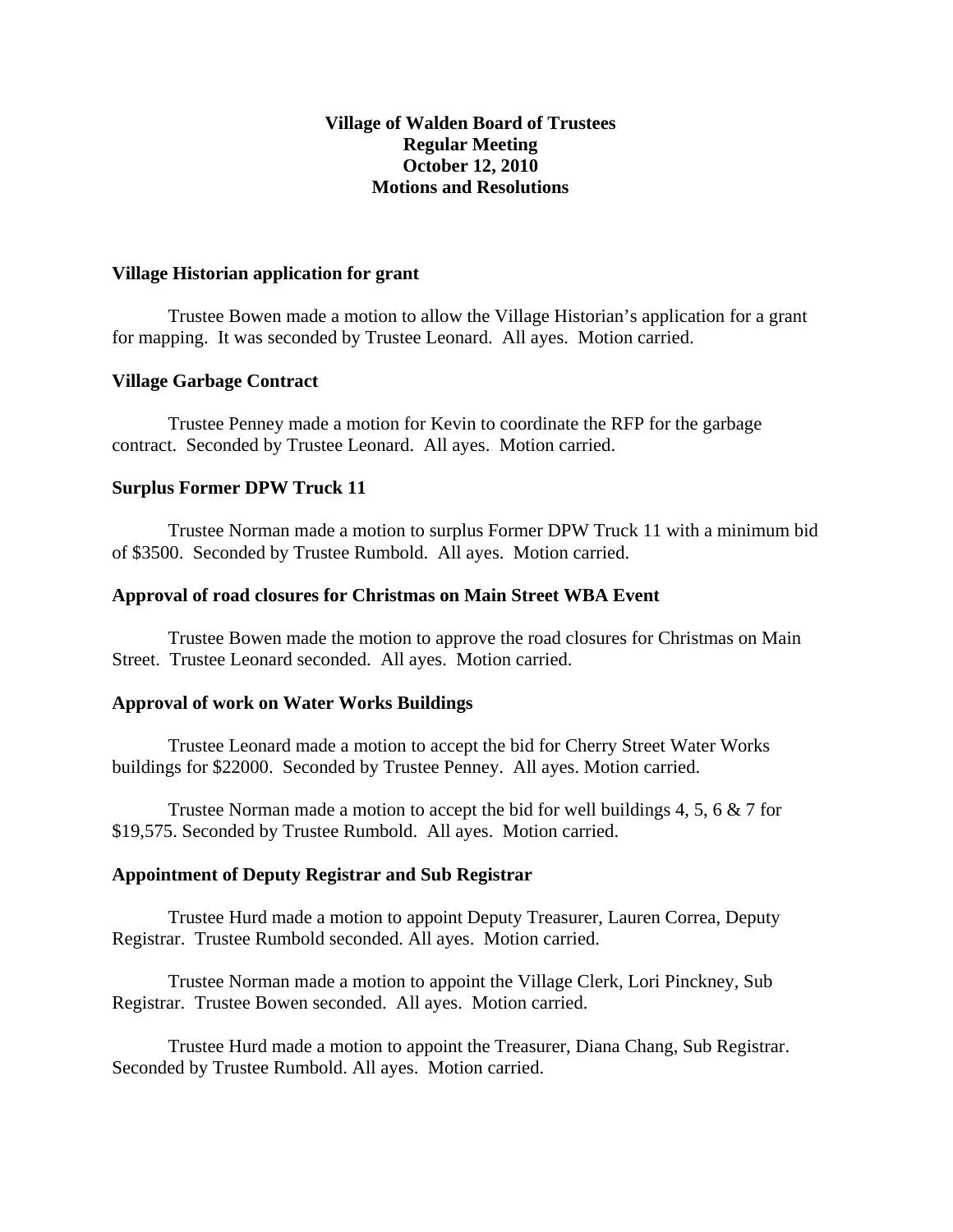## **Approval of Minutes**

Trustee Norman moved to adopt the minutes of Sept 14, 2010. Seconded by Trustee Bowen. All ayes. Minutes adopted.

## **Payment of the Audited Bills**

Trustee Hurd made a motion to pay the audited bills. Trustee Penney seconded. All Ayes. Motion carried.

## **Executive Session**

Trustee Leonard moved to hold an Executive Session to discuss 105(f) Personnel, Village Manager, DPW. Seconded by Trustee Penney. All ayes. Motion carried.

Trustee Norman moved to reconvene the regular meeting. Trustee Penney seconded. All ayes. Meeting convened.

## **Adjournment**

Trustee Norman moved to adjourn. Seconded by Trustee Bowen. All ayes. Meeting adjourned.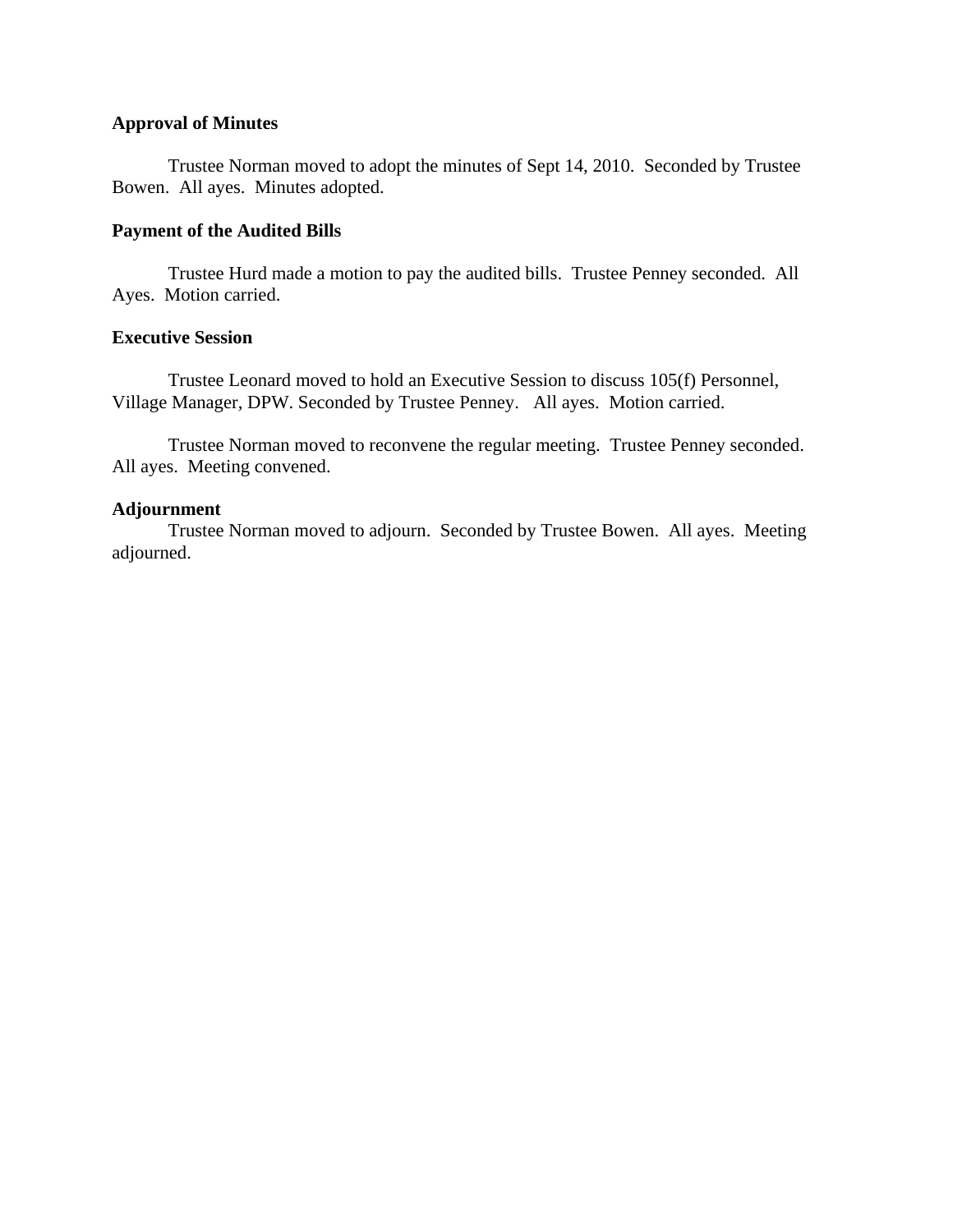# **Village of Walden Board of Trustees Meeting October 12,2010**

Mayor Brian Maher called the regular meeting of the Village of Walden Board of Trustees to order at 6:30pm.

On roll call the following were:

| Present:      | Mayor           | <b>Brian Maher</b>                                            |
|---------------|-----------------|---------------------------------------------------------------|
|               | Deputy Mayor    | Sue Rumbold                                                   |
|               | <b>Trustees</b> | Midge Norman                                                  |
|               |                 | Richard Hurd                                                  |
|               |                 | <b>Edmund Leonard</b>                                         |
|               |                 | <b>Bernard Bowen</b>                                          |
|               |                 | Randi Lee Penney                                              |
| Absent:       |                 | Kevin Dowd, Village Attorney                                  |
| Also Present: |                 | John Revella, Village Manager<br>Lori Pinckney, Village Clerk |

# **Presentation – Village Website**

**Rod Freeman from Small Biz Up** – presented suggestions and recommendations for the Village Website.

- Promote Walden: for new residents and businesses
- Timely updates
- Value cost effective
- 3 Main Categories for businesses and residents
- 1) Work
- 2) Live
- 3) Enjoy

Website should provide: News and Announcements, Events and Meetings, Ways to interact with residents via email notifications, or text alerts, facebook , and an opportunity for residents to submit service requests, and possibly offer online payments for garbage, water. No spam.

Mayor Maher commented that it looks very user friendly and likes the service requests feature.

Trustee Bowen asked how do set up to receive payments.

Rod indicated the Village would have to set up a merchant account and there are companies that will do that for you.

Manager Revella indicated that he is meeting with a company named BAS that does such for the County.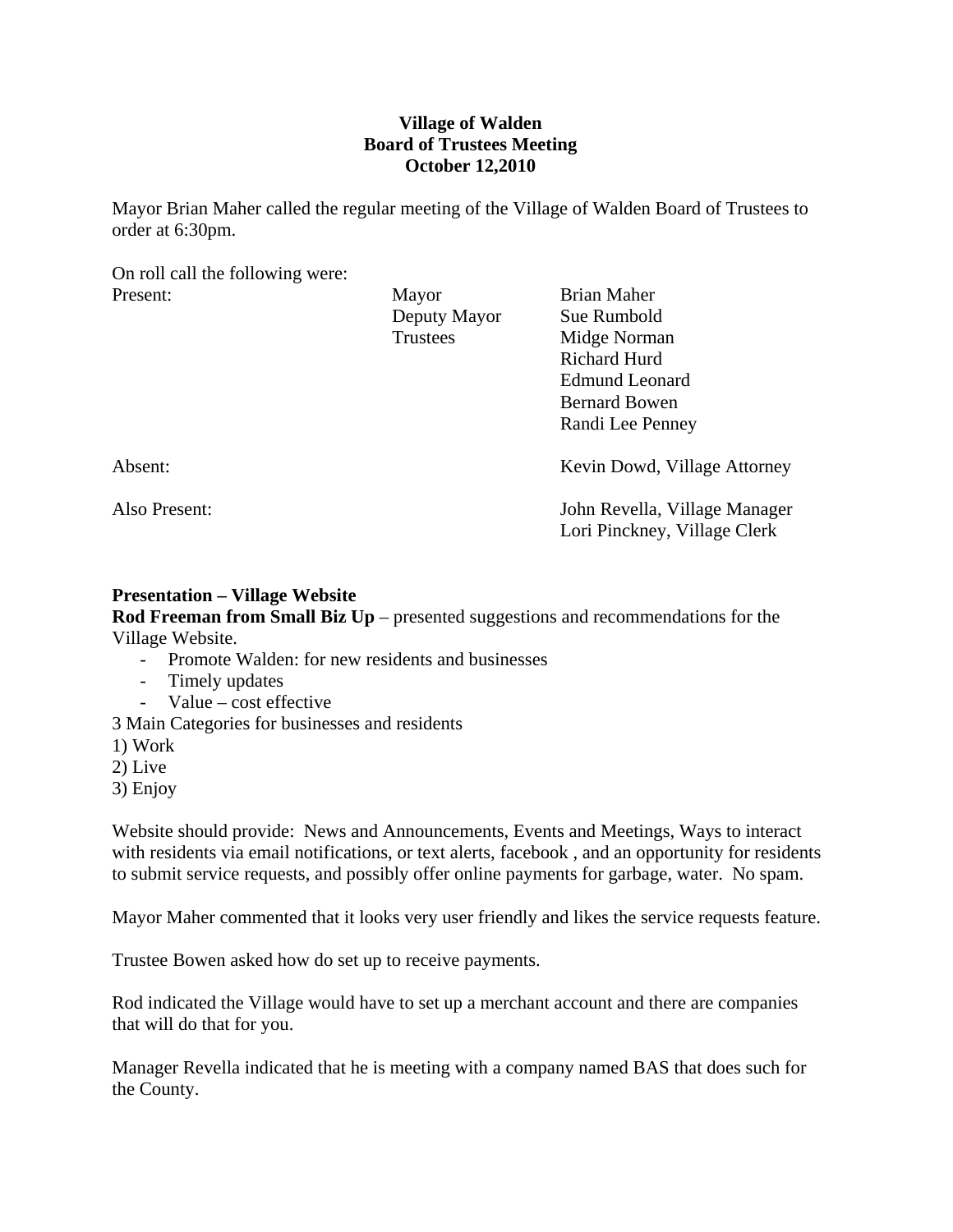Rod indicated that the maintenance on the new website is guaranteed. If content is not updated in a timely matter than the Village doesn't pay. He stated other considerations for the website include: maps of the downtown area that indicate parking, there is an opportunity for advertising, and tracking users/visitors and which pages they are using.

Trustee Bowen asked how many staff and number of clients Small Biz Up has. He asked for reference letters.

Rod indicated he is the only staff and he has 6 fully on board clients. Reference letters are in proposal.

Jessica Metzger asked about business insurance and recommended the Board be listed as an additionally insured.

Rod stated he is a LLC and has insurance; it would not be a problem.

Trustee Hurd asked about web-cams.

Rod indicated that is a possibility, but it would be costly.

Mary Ellen Matise asked about links to other pages from our website; will they be continued. Our website will provide a direct link to other websites.

Mayor Maher indicated that yes that would be continued.

David Sperry asked about the cost, and initial setup and a maintenance fee.

Rod stated the design cost would be a one time fee of \$2450, there would be a hosting fee of \$50 per month or \$500 per year and maintenance would be as low as \$25 per hour depending on the package needed.

Trustee Bowen asked about training village personnel.

Rod indicated that would be part of the maintenance fee.

David asked why the police department has their own website. He asked who pays for it and can we consolidate them. How long does it take to upload minutes?

Mayor Maher believes there is a village budget that pays for Police Dept website. There is also a website for the Recreation Dept. He indicated he will look into consolidating those websites.

Rod indicated it would only take minutes to upload a PDF file for meeting minutes.

**Cognition Media** – Kristen & Joe Casabona – presented redesign of Village website. They will provide: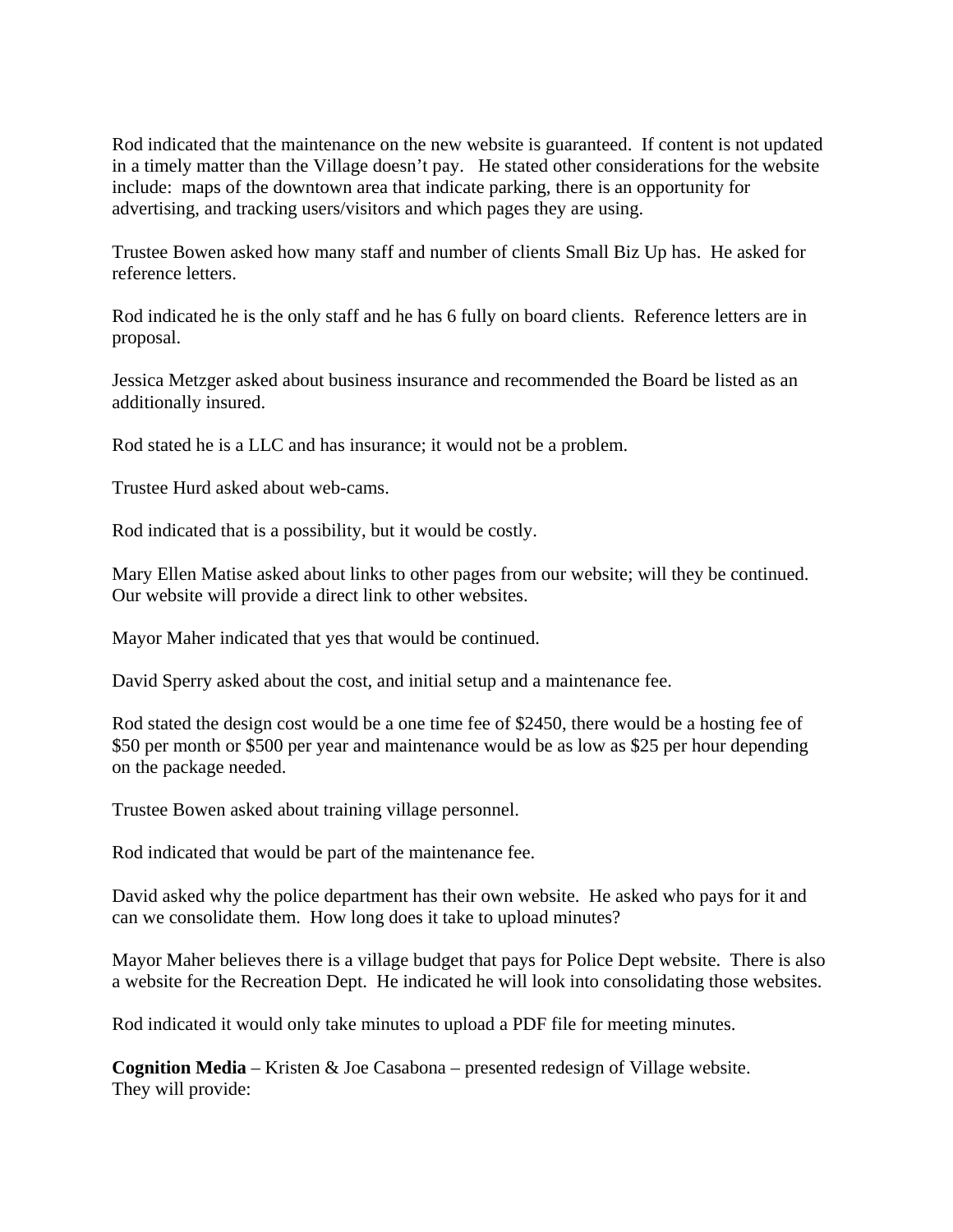CMS – Content Management Systems which allows various users to access and update the website. Their proposal includes the following features for the website: calendar, blogs, announcements, events, minutes, news, photo gallery, emergency notifications and social media like facebook or twitter. Each department of the Village will have their own page. The website will be safe and secure from hackers as well as allowing different security settings for the different users. It'll be cost-effective – using CMS allows Village personnel to make changes and perform updates, there is no need to wait for Cognition Media for updates. There are no monthly fees for content changes.

Trustee Bowen asked about Cognition Media's client list.

Joe indicated he's been a freelance web developer for 8 years but Cognition Media's been around for about a year. Currently have over 100 clients.

Mayor Maher asked if they have any large clients, like the Village.

Joe stated yes, they have a large social network user and John S. Burke School.

Trustee Leonard asked if Cognition Media was a franchise.

Joe and Kristen both stated that no, they have any office in New Windsor.

Mayor Maher asked for them to explain the costs in the proposal.

Kristen and Joe provided the following explanations of the costs: Hosting Configuration and Setup – includes installing all the databases, software and features of the website, configure the hosting so the site doesn't crash: \$300

CMS Installation and Configuration – customizing Word Press, adding photo gallery and adding the calendar and all the programming.  $$3200$ 

Custom Layout and Design – Visual design of the website.  $$2500$ 

Load and Transfer Content – Input of the initial website content: home page, department pages, calendar and photo gallery.  $$1350$ 

System Administrator Training – Training session for Village of Walden personnel. \$550 Includes several hours of training, estimated 2-3 hours for 5-6 people.

One time cost: \$7900

Additional service charges include hosting, 99% uptime so the site won't crash. \$240/year Future Changes – addition of new pages or design changes, technical changes. \$ 75/hr (billed every 30 minutes)

Trustee Bowen asked about insurance and if the prices are set in stone.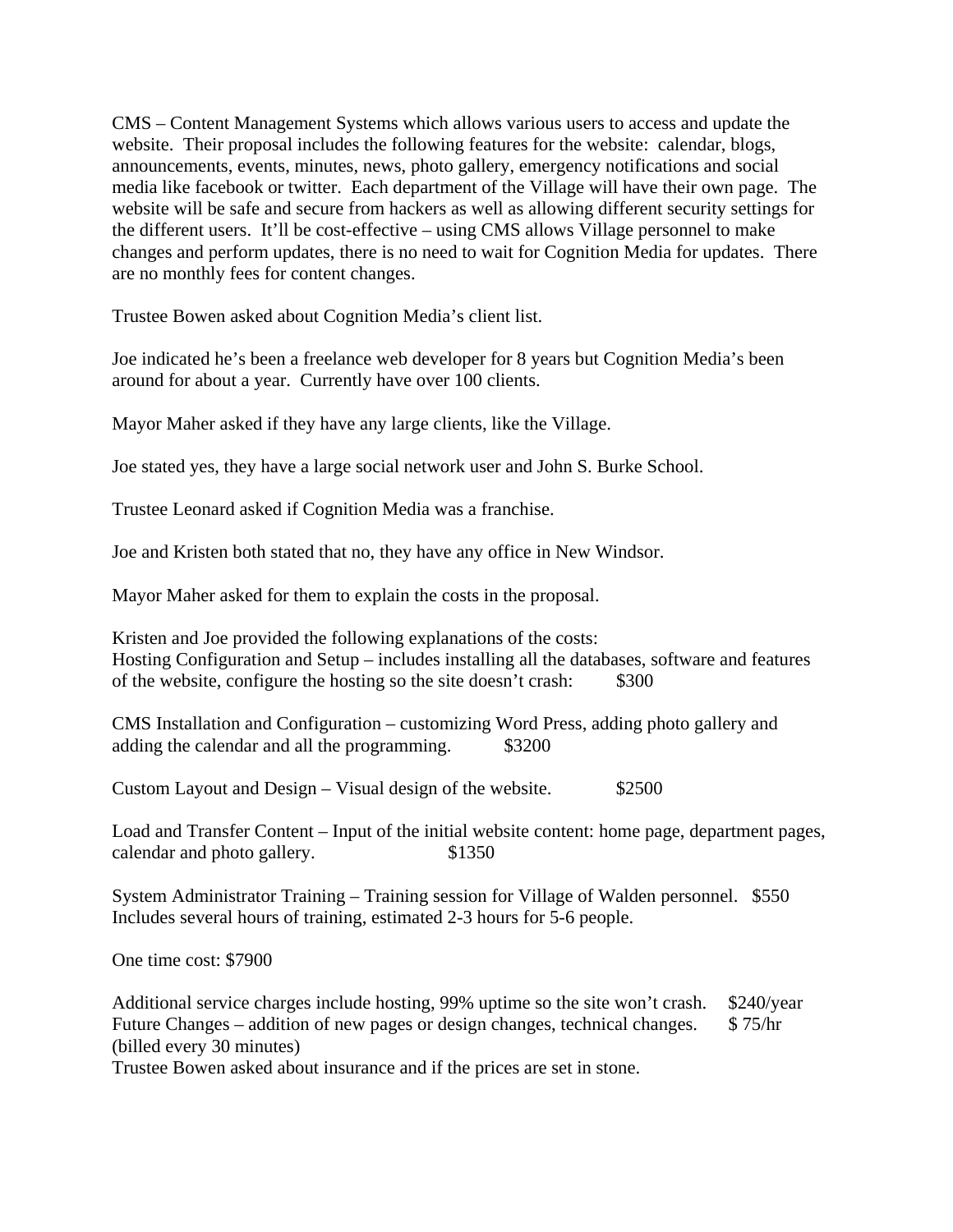Kristen stated yes they have insurance through Hartford Insurance, which includes data recovery, errors and omissions.

Joe stated the prices were negotiable.

Steve Flickenschild asked about CMS and Word Press. If there was an error with the software, whose time and money would it be to correct.

Joe indicated that Word Press is an open source software, meaning it's a community effort. Word Press is kept up-to-date, it's been around for 9 years and a very solid software. If there were a bug in the software, then it would be Cognition Media's responsibility.

# **Village Manager's Report**

- Tennis court rehab is completed and will be usable at end of week
- Roof is shingled and near complete
- Telemetry work is nearly done
- Continuing with catch basin cleaning and repairs
- Orange County Water Authority contractor came out and checked for leaks
- Sewer Main issues: Force main on Ivy Hill Rd, possibly caused by vibration rolling while paving or too much material taken during reclamation process.
- Received bids for well roofs and Cherry St repairs
- Received a recommendation from Hearing Officer regarding DPW personnel
- Been returning scrap metal
- Brian & Manager met with accountants regarding state audits
- Met with Marshall & Sterling regarding health insurance. A presentation will be given to PBA first, then CSEA, then the Board. Potential savings of \$250,000.
- Sewer plant work should begin first week in November. Bond was closed. Working to replenish the initial bond.
- Received a notice from Maurice Hinchey's office regarding funding available to help housing for female veterans at the old senior center on Ulster Ave. They've secured \$575,000 for renovations and a vehicle for transportation. Will need zoning changes. RECAP will oversee the project.
- Village Historian needs board approval to get grant money; \$400

 Mary Ellen Matise stated Orange County Historian Club makes money available to the Municipal Historians for maps of the Village. We can apply for the \$400 matching funds. Need Board approval to submit it to Ted Sly.

 Trustee Leonard stated there was some mapping done about 2 or 3 years ago related to the canals off the Wallkill River.

Trustee Bowen made a motion to allow the Village Historian's application for a grant for mapping. It was seconded by Trustee Leonard. All ayes. Motion carried.

Trustee Hurd inquired about the request for the state audit and giving our new staff time before the audit.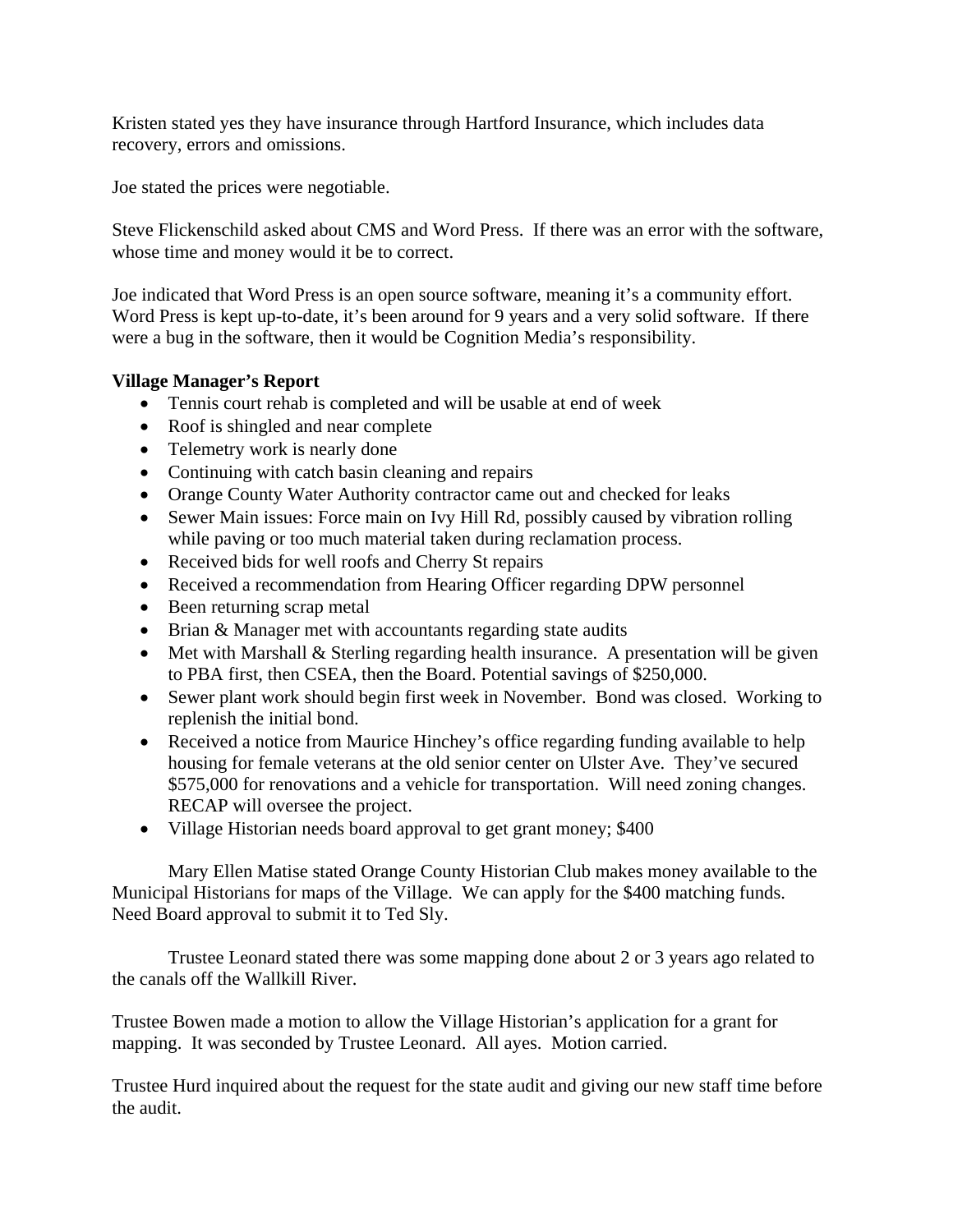Manager Revella stated he feels the state auditors might actually help the new staff.

Trustee Bowen asked about an expected time for them to come.

Manager Revella stated we don't have a time yet.

Trustee Rumbold asked about the break on Walker Street. She asked if we are updating maps when we have these breaks.

Manager Revella indicated that yes, it is all documented and with pictures.

Trustee Rumbold asked about the roof.

Manager Revella indicated that the roofers need to finish the drip edge and a gutter, plus they need to clean. The bill is not paid yet.

Trustee Rumbold asked about the road paving. She asked if the Engineers check the depth of the reclamation. There was an issue on Ivy Hill when it was paved and the Engineers said everything was okay, but evidently that's not the case.

Manager Revella stated yes, they recommend how much to reclaim. One of the problems was the depth of reclamation and the other part of the issue was the vibratory rolling instead of static rolling. It's a choice which rolling is done and static rolling will be used on any road that has pipes on.

Trustee Rumbold asked how we are doing with the water meters.

Manager Revella indicated some are on order; they take 6-8 weeks to come in. We are scheduling Squire Village and Thruway as the next two. They are both pit meters and our employees will coordinate with them and inspect them. Our employees don't go in the pits. AMPAC is done and is one of our largest users. The school needs to be updated and it has to be done on a non-school day.

Trustee Rumbold asked if we are on track for the consent order for the sewer plant.

Manager Revella indicated yes, as long as they can start in November and get some concrete done before the winter. We have to be done by June  $1<sup>st</sup>$  with an anticipated end date of April.

Trustee Leonard asked about the status of Fluoridation coming back online.

Manager Revella indicated we have an estimate; we just need to find the money to pay for it. We are over-budget in water. We need some kind of policy regarding shut offs. Notice was supposed to be sent with the bill.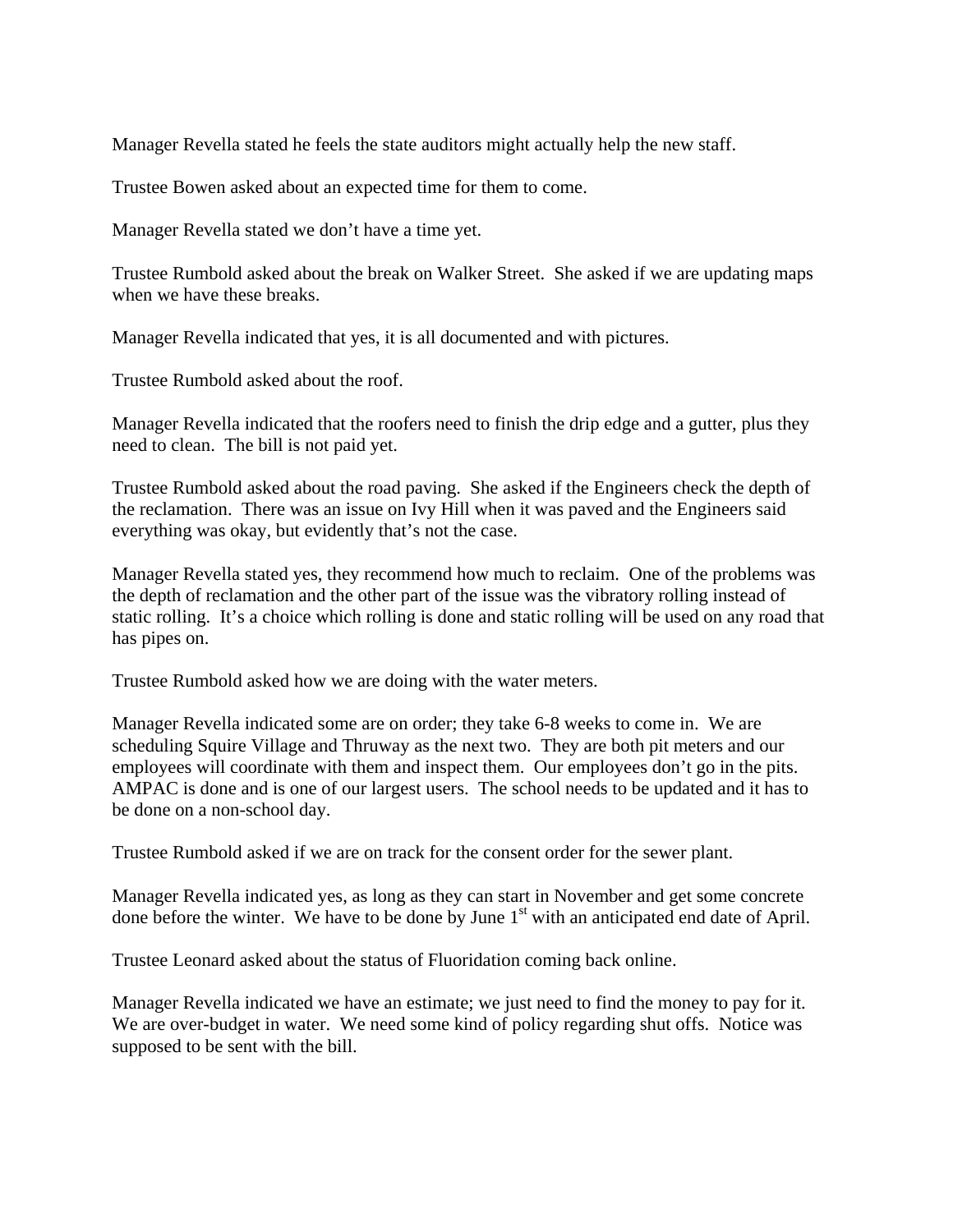Trustee Rumbold asked if the Village has a responsibility to tell residents that children under one should not be drinking the water, per the ADA.

Mayor Maher indicated he does not believe that is true. He will provide information at the next meeting.

Trustee Leonard asked about the large commercial users of the water and could they be billed monthly.

Manager Revella indicated that could be a possibility now that meters are read remotely.

Trustee Penney asked about the residence on Capron Street and can we call Waste Management to have them pick up garbage.

Manager Revella indicated there is a warrant for the owner's arrest.

Trustee Rumbold asked that because the problem is outside, it means you can't go inside that building.

Manager Revella indicated a resident would have to make a complaint to get inside.

Mayor Maher indicated that the building inspector can only get in every 2 years and it must be coordinated with the owner.

Manager Revella commented regarding Beazer homes. There was an issue with a sewer line repair. They dug up the line to find that a repair had been done in the past and an oblong pipe was used instead of a circular pipe. It is believed this was done because NYSEG has a gas line within inches of our sewer line. It may cause an issue in the future, but currently it is working properly.

Trustee Leonard asked if this was on Evergreen.

Manager Revella indicated he believed so. If we don't have NYSEG fix it now, it'll be our problem in the future.

Mayor Maher asked if it is something they foresee to be a problem, because of the shape of the pipe.

Manager Revella stated they don't believe it will be a problem but it's always a possibility. If they can't get NYSEG to move the gas main then they will have to lower the line and that will change the pitch enough that they have to reset the manholes up the line and if we have to do that, it will be a very large expense.

Trustee Bowen stated he spoke with a gentleman out there yesterday, Harry and he indicated everything was going to be fine.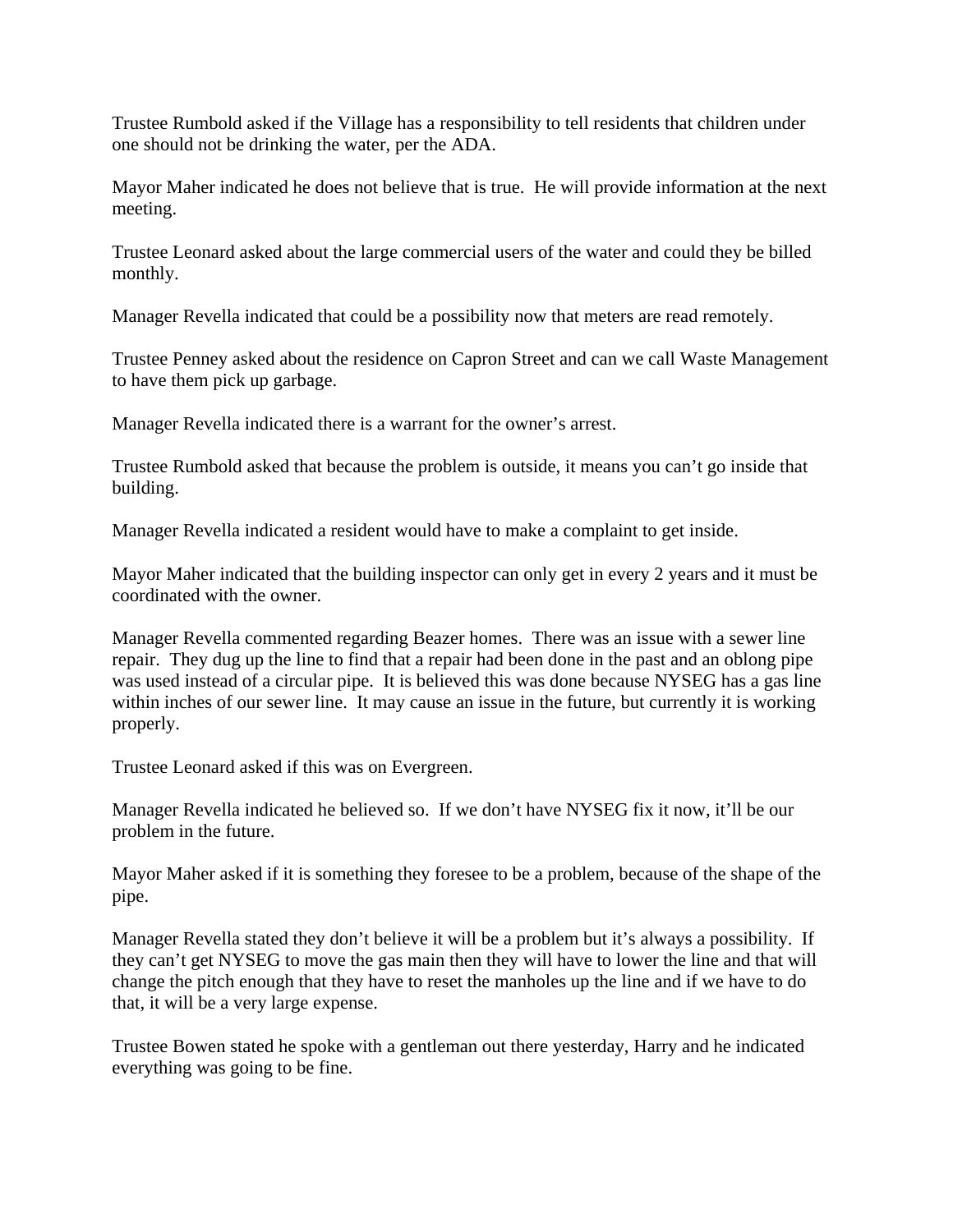Mayor Maher asked what the risk was and timeline.

Trustee Hurd asked if there was a downside to us, if we say fix it.

Manager Revella stated the only downside to us is if we go to fix it and it's a large fix, it may push back the timeframe in which they can complete the project. It can be fixed in a matter of days.

Trustee Bowen asked if Dean is overseeing the project.

Manager Revella answered that he is overseeing parts of it and our Engineering firm is overseeing the entire project.

Trustee Rumbold asked who looked at the repair.

Manager Revella indicated that our Engineers were not there; it could have been NYSEG.

Trustee Leonard stated that Stantec was the Engineer at the time.

Trustee Rumbold stated if you want a recommendation – fix it.

Mayor Maher spoke with the Engineer asking for a memo with a recommendation to the Board. He felt it was vague. He polled the Board for their recommendations. All indicated to fix it.

## **Public Comments**

Mayor Maher commented about a time limit for public comment. Some municipality's have a 5 minute limit. He doesn't want to impose time limits but asked that people only get up one time per session.

Jessica Metzger, Gracewood Court, thanked everyone on the committee for the Harvest Festival. She specifically thanked Trustee Leonard on bringing up the question about the floor. How much funding is needed to put it back in. In a previous meeting a \$10,000 figure was mentioned. Regarding Beazer, she feels the Village shouldn't assume a 1% risk, especially if we can't find money to put fluoride back in the water. Do it. Regarding the Village Wide yard sale, she asked if it can be posted on Craigslist. Regarding the website, she suggested making sure we get Certificates of Insurance with the Village named Additionally Insured. Web Insurance is very hard to get and commented the Hartford has a strong IT Policy and that was appealing on the presentation. Regarding the Alfred Place park, she asked what was going on with the basketball hoop. Can we get a Board decision to just put up a basketball net, it has been more than 3 months for this decision.

Manager Revella responded regarding the floor that we need to get an estimate first. The Engineers mentioned the \$10000, not the contractor. He responded regarding the Village Wide yard sale and will get it posted to Craigslist. He agreed regarding the Certificates of Insurance. Regarding the basketball hoop, he indicated they are waiting for a recommendation from the park committee.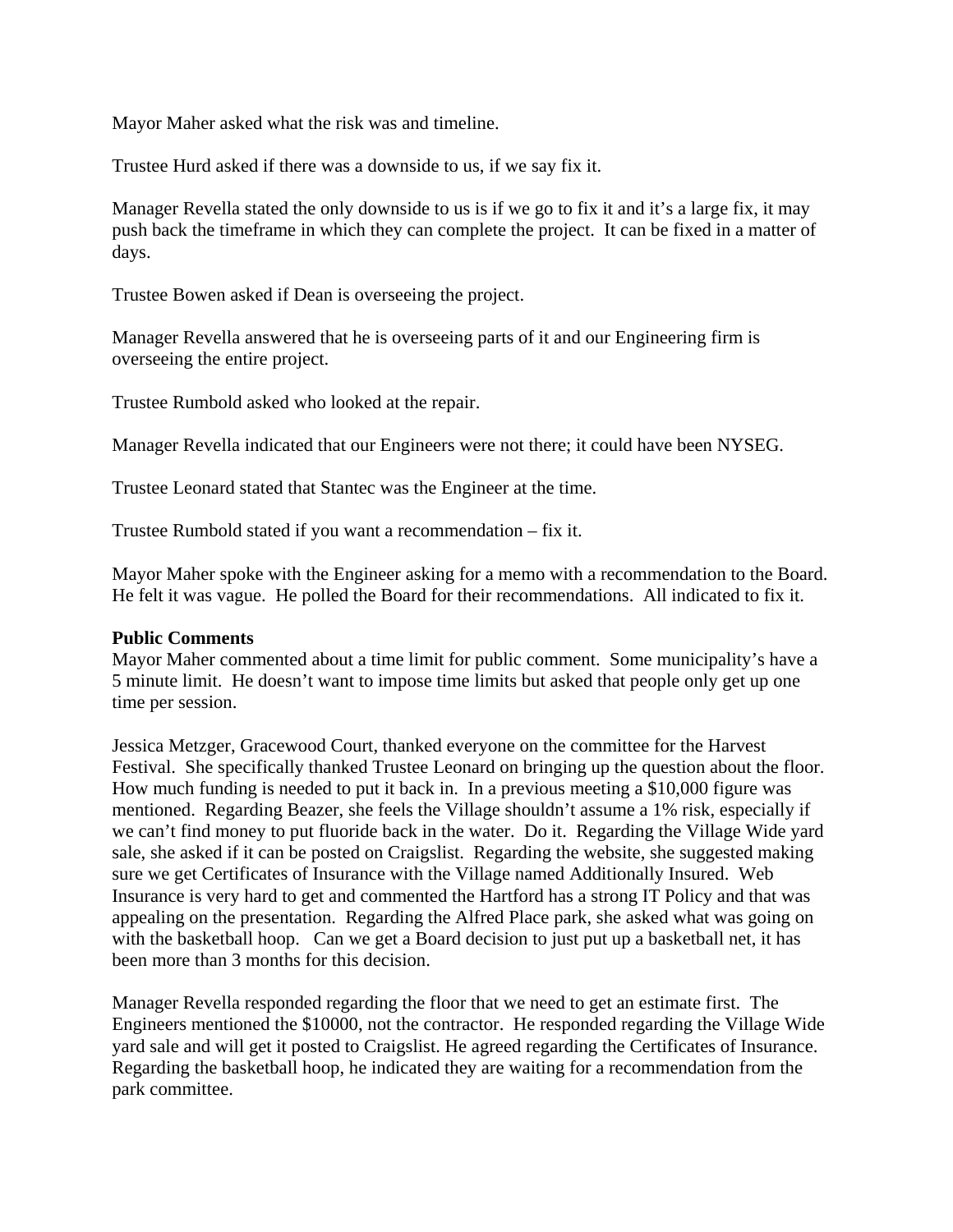Mayor Maher stated the park committee is meeting this month. It's not a simple decision by the Board, it has to go to the park committee.

Becky Pearson, 167 Walnut St, stated she liked the website presentations. She would like to see more of that. She agreed that the police department and recreation department should all be combined in one website to save costs. She commented regarding the garbage contract that there hasn't been discussion. She asked if the taxpayers pay for the Village employees to be Rotary members and how much does it cost. She doesn't feel the taxpayers should be paying for it; maybe only 1 person. In regards to the Bid Award for water works buildings, she asked if that was for the gutters and stuff. Regarding the state audit, she asked how far back do they go. Regarding Ms. Glass' property, she asked if there is any recourse. The factor on all the cases is the Engineering firm that we hired. The Village shouldn't spend any money on it. She commented that the Board needs to determine recourse for the previous Engineering firm that represented the Village. Sue them and get money back, they didn't do their job. Regarding the inspections, she agrees that inspections need to be done when the ground is dug up and it gets recovered.

Mayor Maher indicated he's going to find out the costs of the police dept and the recreation dept websites. He responded regarding the Rotary members, yes the taxpayer's pay for it and there are three members. He asked regarding the inspections, if Becky was talking present or past tense, because this has been cleared up, at least as long as he's been here.

Manager Revella stated he discussed with both presenters about having the police and recreation departments having their own pages on the Village's website. He responded regarding the garbage contracts that the Board is going to take action and put it out to proposal. The cost for the Rotary members is \$625. Regarding the question about the bid award, he stated it's for Cherry Street and for well 4, 5, 6 & 7 roofs and windows. Regarding the state audit, he indicated he is not sure how far back they will go. Regarding Ms. Glass' property, he indicated that the developer paid the Engineering fees and not the Village, there is a 2 year statute of limitations for professional malpractice. The Village Attorney is not present to discuss.

David Sperry, 12 Overlook Terrace, commented regarding Beazer Homes. He feels the Village shouldn't claim any responsibility. He's not sure of the codes, but he doesn't think you can cross public lines like was done. Beazer homes maybe should go after the gas company, not the Village. The Village shouldn't accept anything except what is on the code. He commented about the lights on Main Street, there are 8 lights out in the public parking lot too. He asked about the status of Anthony. He recommended there should be only 1 website for the Village and recommended combining the police and recreation dept websites into one website. He wanted to know what is happening with the slate on Ulster Avenue. He asked about the price for the retaining walls that the Village is not taking the responsibility for. He wanted to know what this is going to cost the taxpayers of the Village. He noticed the code enforcement officer has been out and if a letter was sent regarding high grass on Highland Avenue. He asked if the Village is going to cut it and send a bill. He asked about the contractor's price for cutting lawns.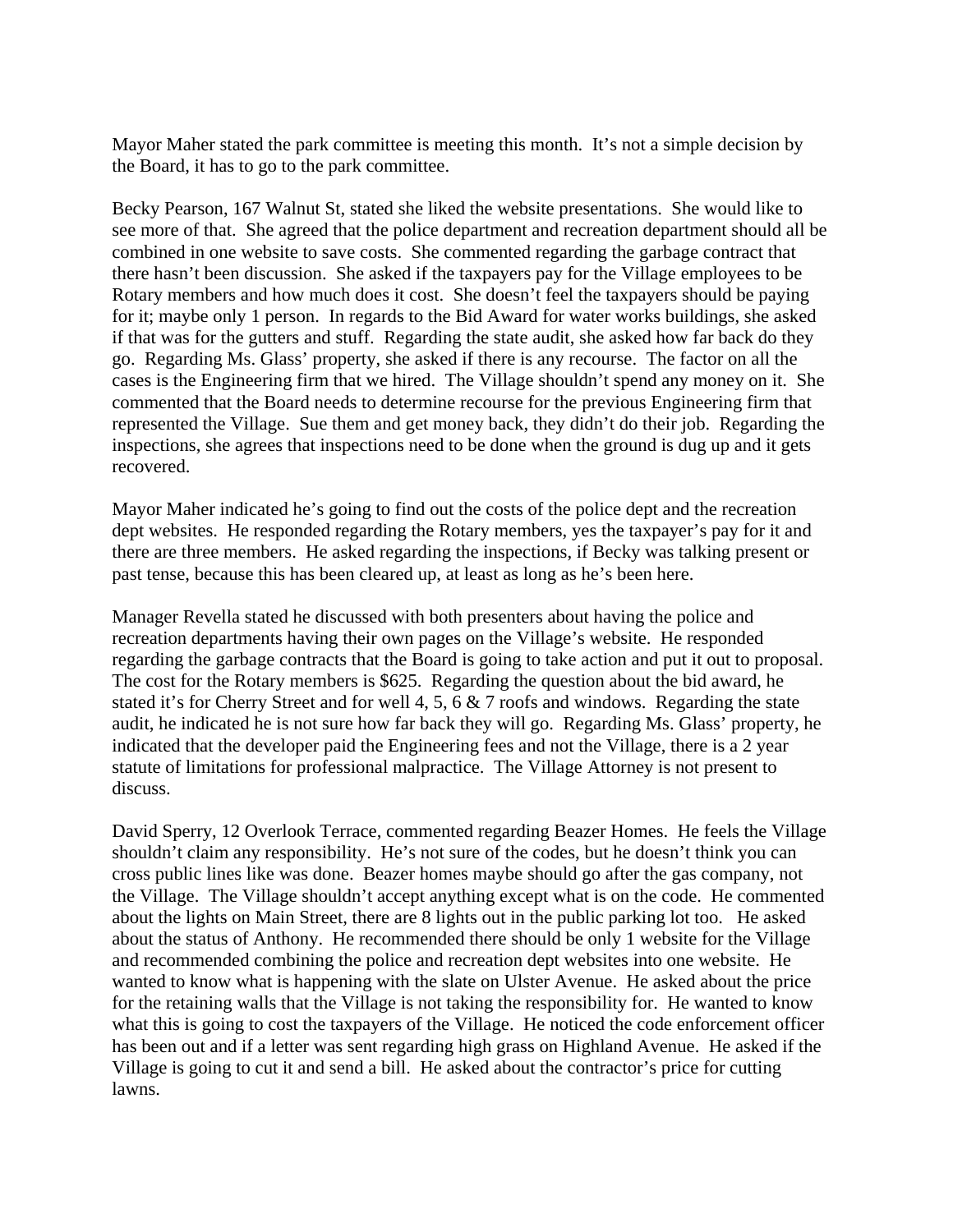Mayor Maher responded we were waiting for the UR Energy report, but since we are not waiting for that we have discussed fixing the lights.

Manager Revella answered regarding Anthony. He indicated we have a recommendation from the Judge but we are not sure if Anthony is aware of the findings, so it will not be released to the public until Anthony is notified with a certified letter. He responded regarding the slate that the Board recommended we maintain the slate that is there and use it again. He responded to the retaining wall issue by stating that the Village did not decide to put retaining walls on any property yet, it was just preliminary sketches for the project. The price of the walls will vary depending on the material that is selected, but it is not decided that the Village will even do the project. He responded about the contractor available to cut grass, he sent out an RFP, the bid was not sufficient. The bids were put out in the Record and the Wallkill Valley Times once and after it was rejected, I asked them to put it in there again.

Mary Ellen Matise, 21 Clinton Street, stated she was in Albany today with Nancy Phelps, Elementary teacher. Nancy received an award from the NYS Archives. I would like the Board to pay tribute to her in some way, since she's done a lot to educate the children and the parents about Walden in her educational program. Mary Ellen will compose a letter to the paper congratulating her. Regarding the Times Herald Record, she talked about the "Hudson Edition". She indicated she talked to Meghan and there was nothing about our meeting that Thursday in the paper. The announcement was in the metro north edition and that ends at 17k, so we don't get it. We need to advertise in both because we are on the line. She feels it's time the Board take action on this and meet with the Publisher, the paper is not serving us. She asked about inspections; there was a gas leak on her street and no one knew about it, do we need to legislate that tenants shouldn't have a gas stove, or maybe require inspections.

Mayor Maher responded regarding the newspaper that we will definitely get on it.

## **Business of the Board of Trustees Action Items**

# 1) Village Garbage Contract

Manager Revella spoke to the Village Attorney regarding the time to put out the request for garbage proposal. He asked the Board some of the content requests:

- 1, 2, or 3 year contract
- Single stream recycling
- Senior discount
- Add option if Taylor comes online
- Commercial units online and charges associated, consolidate all properties into contract.

Trustee Hurd confirmed that seniors currently have a discount, it's internal.

Mayor Maher asked if that should be mentioned in the RFP.

Trustee Hurd asked if Commercial's go online, wouldn't that require a change in law.

Manager Revella indicated yes, it would.

Trustee Rumbold asked if there are some businesses now that get Village pickup.

Manager Revella stated that no commercial properties get Village pick up; only residential up to 5 units.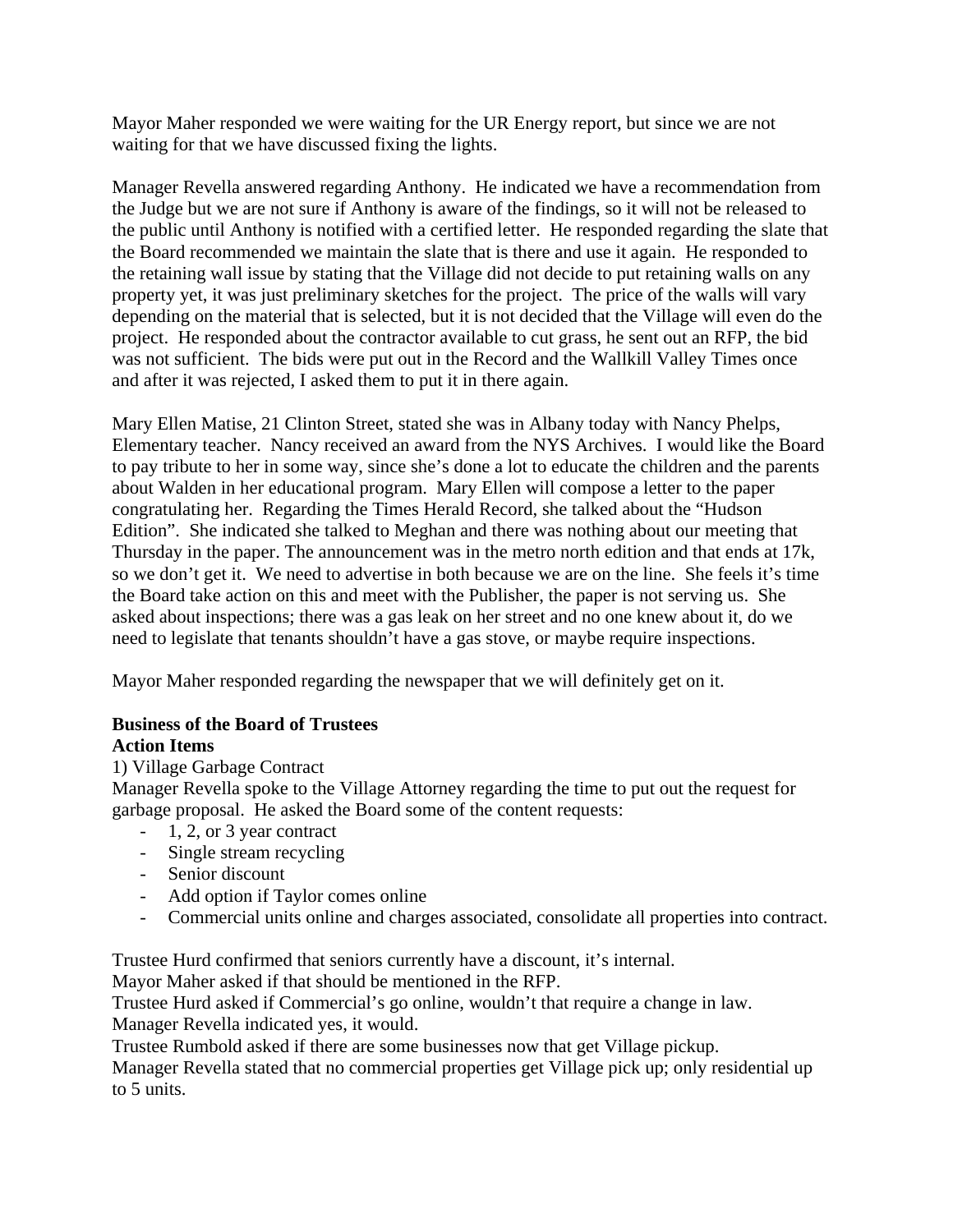Trustee Hurd stated that he feels adding the Commercial properties would delay the contract. The businesses would want to have input.

Mayor Maher recommends putting it in the RFP and we might have enough time if the RFP went out immediately. It might be an option to save the businesses money.

Manager Revella explained the difference between a commercial property and a business. There could be a business out of someone's home but it's not a commercial property. It comes down to zoning.

Trustee Rumbold indicated there are businesses that don't have room for a dumpster. Are there businesses that are granted village pick up because they don't have room for a dumpster.

Manager Revella indicated he did not know and if there are, they should be paying a commercial rate because they add to the tonnage.

Trustee Hurd asked about the single stream recycling and do all contractors have that capability. He thinks single stream recycling will add to the cost.

Manager Revella indicated he is not sure, sorting happens at the transfer station. Several residents have asked about that option. All recyclables will be collected every week.

Trustee Penney responded the cost of single stream is cheaper. There are not as many guys on the truck.

Trustee Penney made a motion for Kevin to coordinate the RFP for the garbage contract. Seconded by Trustee Leonard. All ayes. Motion carried.

2) Surplus Former DPW Truck 11 – 2000 Ford F350

Manager Revella indicated that we have a new pickup truck to replace the one the sewer was using; a minimum bid of \$3500 is recommended.

Trustee Leonard asked if it was a diesel.

Manager Revella responded yes.

Trustee Norman made a motion to surplus Former DPW Truck 11 with a minimum bid of \$3500. Seconded by Trustee Rumbold. All ayes. Motion carried.

3) Village Website

Mayor Maher stated he liked the presentations and there is much to discuss. He doesn't feel a decision needs to be made now, but maybe next meeting. We can use NYCOM as a resource, price will be an issue.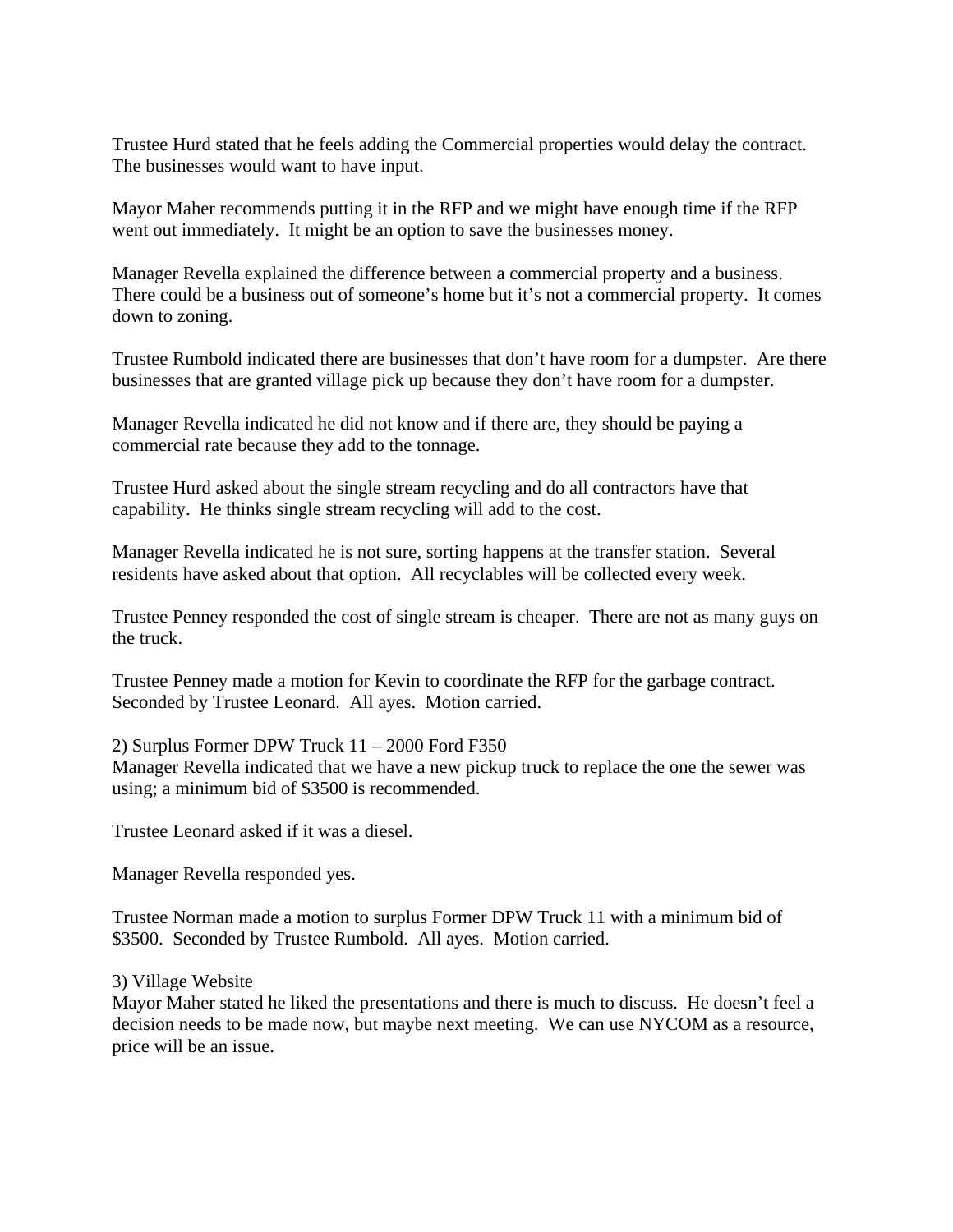Trustee Bowen stated he thinks we should go internal. Check out police department's website and the recreation department's website, see what they cost now and could they all be interfaced into one. It's a question if the other departments want to be included in one website.

Trustee Hurd would have liked to have seen an actual website.

Manager Revella stated that Sgt Metzger maintains the police dept. website and Mike Bliss maintains the recreation dept. website. They are official websites. The one is free.

Trustee Rumbold asked if those two people are paid to maintain those websites.

Manager Revella responded that he is not sure if they do it on the clock or not.

Mayor Maher indicated it will get looked into.

4) Approval of road closures for Christmas on Main Street WBA Event Manager Revella stated he met with Mayor Maher, Chief Holmes and the Walden Business Association to talk about the closures of the Square and Main Street from Oak St. to Bank St. There will be a Christmas Carnival with performances from various groups within the Village.

Mayor Maher stated there have been issues with closing those streets in the past. The Mayor and Manager have been working with the Chief and the DOT. The Winter Carnival and Christmas on Main Street will happen at the same time: December  $4<sup>th</sup>$  from 3pm - 9pm. Santa will still be there at 7pm. There will be live entertainment during the afternoon; Smalling School of the Arts, Hudson Valley Conservatory and NY School of Music and we're trying to coordinate a Live Nativity. Raffle tickets are also to be sold to win gift certificates for Walden bucks that can be used at any business within the Village of Walden.

Trustee Bowen made the motion to approve the road closures for Christmas on Main Street. Trustee Leonard seconded. All ayes. Motion carried.

## 5) Bid Award for work on Water Works for Buildings

Manager Revella stated that low bid was from Liberty, which is same company that won the municipal roof. The bid for Cherry Street included: interior and exterior work; brickwork, windows, fixing a beam, siding on far end, fascia, interior doors and drains. \$22,000 total It was not a public bid because it was under \$30000, but we had several contractors bid. The other bid was for \$4000 more and did not take prevailing wage into account.

Trustee Leonard made a motion to accept the bid for Cherry Street Water Works buildings for \$22000. Seconded by Trustee Penney. All ayes. Motion carried.

Manager Revella stated the second bid was for work on well 4, 5, 6 and 7 buildings. It included: replacing the existing roof, putting on drip edge and felt underlay on well 7; on well 4: replacing windows, pressure treated wood frame for windows, exterior protection cages and repairs to masonry roof cap; well 5 needs new pitched roof deck, ice and snow around perimeter, access door, new roof vent, gutters, leaders and replacing two windows. Well 6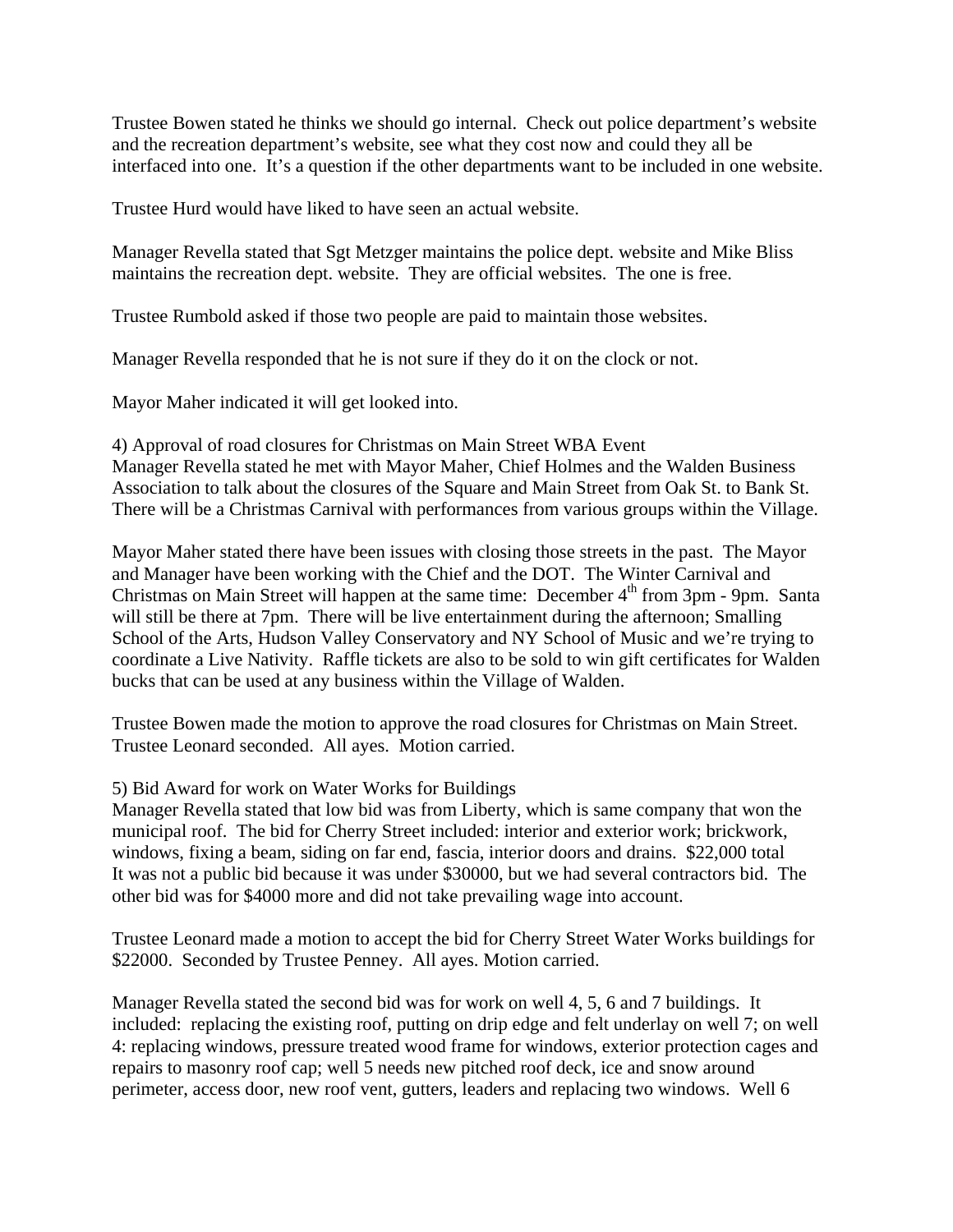needs include: replacing existing cement coating and redoing stucco surface and fixing damaged fence around the building. Cost \$19,575

Trustee Norman made a motion to accept the bid for well buildings 4, 5, 6 & 7 for \$19,575. Seconded by Trustee Rumbold. All ayes. Motion carried.

Trustee Rumbold asked how old are the roofs and what is their life expectancy.

Manager Revella indicated that well 6 is from the 80's and the others are much older. We are using 30 year shingles.

Trustee Rumbold asked about the vermin chewing the wires.

Manager Revella stated we would have to build a house for the generator with exhaust features as well as heat to keep the vermin away from the generator. We have not contemplated the cost yet.

Trustee Rumbold asked how many times we've had to replace the wires.

Manager Revella stated only once that he knows. He indicated that we do have an exterminator that comes in once per month. The option is to enclose the generator.

6) Appointment of Deputy Registrar and Sub Registrar

Manager Revella stated the Village needs a Deputy Registrar that is a full time employee and he recommends the Deputy Village Treasurer and we need a Sub Registrar, which the part time clerk can serve as.

Trustee Hurd made a motion to appoint Deputy Treasurer, Lauren Correa, Deputy Registrar. Trustee Rumbold seconded. All ayes. Motion carried.

Trustee Norman made a motion to appoint the Village Clerk, Lori Pinckney, Sub Registrar. Trustee Bowen seconded. All ayes. Motion carried.

Trustee Hurd made a motion to appoint the Treasurer, Diana Chang, Sub Registrar. Seconded by Trustee Rumbold. All ayes. Motion carried.

## **Discussion Items**

1) Smoking Policy in Village Parks

Mayor Maher stated there was a meeting between Manager Revella, Attorney, Kevin Dowd, and Recreation Supervisor, Mike Bliss. There are two options. 1) A law could be created which can be tricky. Or 2) The Village could put up postings as a deterrent and provide receptacles.

Manager Revella stated that Kevin recommended a policy. The policy should state something like: no smoking is allowed within so many feet of any entrance to a building, not under the pavilion, not in any fenced in recreation areas such as the children's playground at Wooster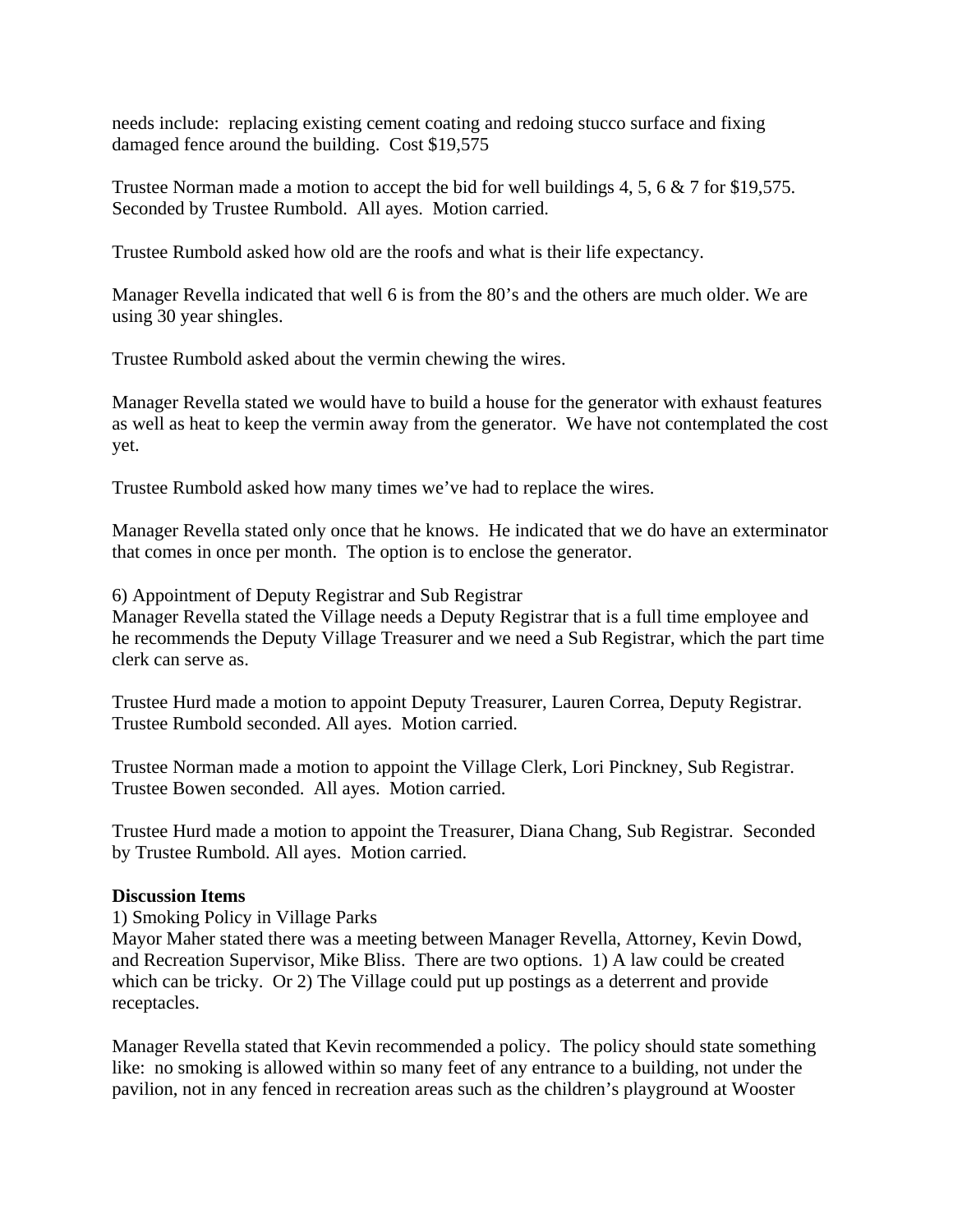Grove, the tennis courts, baseball fields and skateboard park. He recommended posting the appropriate signage with the policies in place on that sign. Adherence to the policy would be voluntary and enforcement would have to be through Village law, so maybe we will just see how this works.

Mayor Maher asked why we can't just make it a law: No smoking in certain aspects of the park.

Trustee Hurd indicated he understands why they are making it a policy instead of a law. If you are requesting people not to smoke in certain areas, most people will conform. Then there is no enforcement problem, which is difficult and costly.

Mayor Maher stated that in the meeting, it was agreed to start out with a policy, but if it doesn't work then he is ready to make it mandatory. Kevin will draw it up.

## 2) Revised Sign Law

Mayor Maher stated there were revisions and changes that were made by the Business Association. Kevin said there was no problem legally with the recommended changes. Kevin consulted with Dean as well. The next step is to present a local law to the Board in draft form.

## 3) Village Square Re-design

Manager Revella commented about the round table discussion with the Village residents and various departments regarding the two proposals for the re-design of the municipal square. Most residents agreed that enlarging the center monument was the best idea. Majority of the concerns regarded the funding of the project and that is being looked into.

## **Public Comment on Business of the Board**

Steve Flickenschild asked about the Christmas holiday. He asked if there would be a live nativity and how is it funded. He also asked about the Cherry Street work. He wanted to know where the vinyl siding was needed.

Mayor Maher responded about the live nativity stating that the church does the nativity and they coordinate all of it.

Manager Revella responded regarding the Cherry Street work stating the vinyl siding was needed on the far end, by the back side which is currently cinderblock. The vinyl is only needed on that back wall.

Steve asked about the website re-design. He liked Rod's idea mostly based on the price. Maybe we should try it for a year or two. He also asked about the Police Department and their website. He commented that the highest paid employee for the police department is maintaining that website.

Manager Revella responded that he is not sure when the maintenance of the website is being done.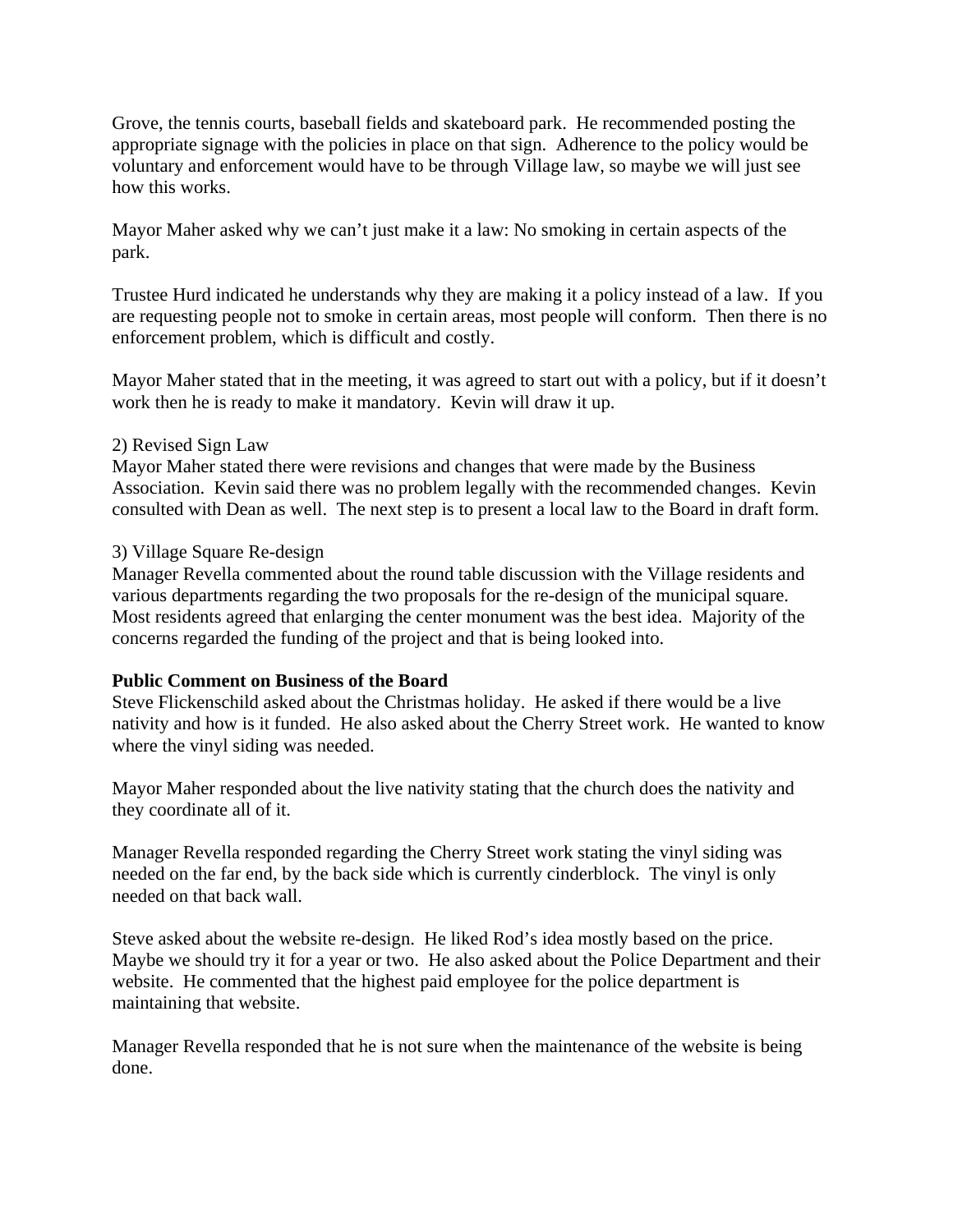Mary Ellen Matise asked the about vinyl siding on the Cherry Street building and what if we want to list that building.

Manager Revella commented that portion is already cinderblock and not attractive. It's cheaper and easier to use vinyl.

Mary Ellen asked about the revised sign law and what were the changes.

Manager Revella commented that is what is being drafted now and it will be put out to the public at the next meeting. All revisions include approval from the Architectural Review Board.

Becky Pearson commented on the garbage contract. She asked if the Village is planning on meeting with the companies. She asked if the commercial part is separate from residential.

Manager Revella stated he has met with some of the companies. It will be one proposal with the various sections in it.

Becky asked about the smoking policy. She indicated this was something discussed years ago and signs were supposed to go up. She stated we need to check old minutes and something might already be passed.

Manager Revella indicated he will check with Kevin.

David Sperry asked if the surplus vehicle is a diesel and if minimum bid is \$3500.

Manager Revella indicated yes to both.

David asked about the website and the two presentations. He commented the second presentation gave more options. He commented the Village needs to determine exactly what they want for the website and to try to negotiate the prices.

Trustee Hurd commented that the proposals were very different. One presentation was more of a static website with a webmaster, and the second was CMS which has active server pages with multiple people updating the website.

David asked about the road closures on Christmas. He confirmed the date and time of the road closure. He asked about the bids for roof shingles and why did we only get a bid for 30 year shingles. He recommended for a few dollars more get a bid for 50 year shingles. He asked who oversees the other department's websites and who is checking the content.

Manager Revella indicated he checks the recreation department website and the Chief checks the police department website.

David asked which parks in this area have no smoking and signs posted. He believes he has seen signs but can't recall where.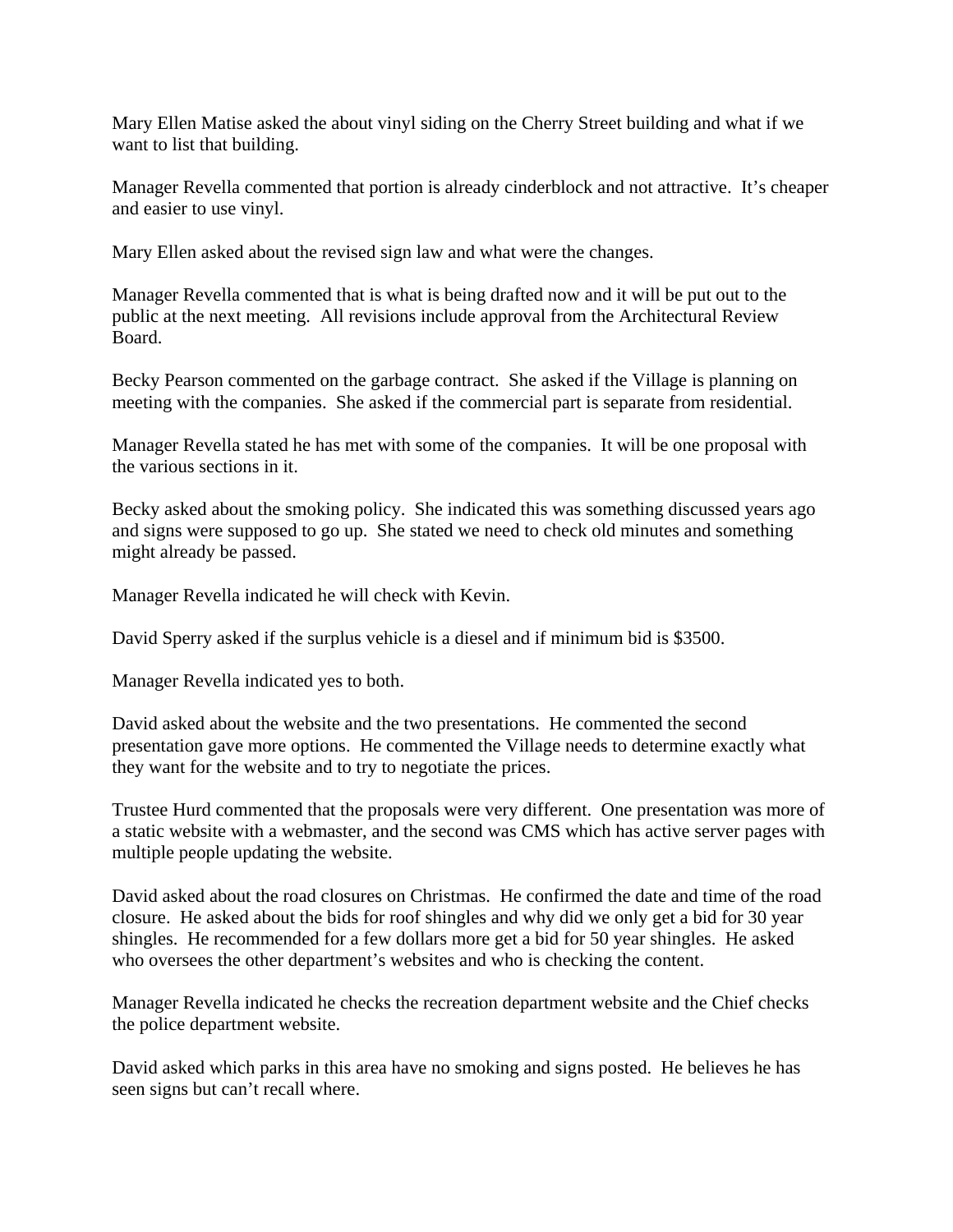Trustee Norman indicated it might have been a county park.

David commented then the Village should follow the county's lead.

Trustee Hurd commented it's a question of resources; enforcement is the problem.

David asked about the revised sign law. He asked if anyone was in violation of the law and why has it not been enforced.

Manager Revella indicated yes, there are some in violation and they've been taken in front of the zoning board.

Marcus Millspaugh commented that the tennis courts look great. He commented regarding Beazer Homes that the road grades and sewer pipes should have been part of the sub division plans and if they are not where they are supposed to be, it's their problem.

## **Approval of Minutes**

Trustee Norman moved to adopt the minutes of Sept 14, 2010. Seconded by Trustee Bowen. All ayes. Minutes adopted.

## **Payment of the Audited Bills**

Trustee Hurd made a motion to pay the audited bills. Trustee Penney seconded. All Ayes. Motion carried.

Trustee Rumbold asked about the DPW contract and supplying uniforms. She asked if the DPW can get new shirts, pants whenever they want.

Manager Revella commented that it's per fiscal year and they can get them when they need them. It's contractual.

Trustee Leonard asked what happened at well #7 breaker.

Manager Revella commented that water got into the breaker and they're trying to figure out whose problem it is; between two different electricians.

Trustee Leonard asked then why do we have a bill.

Manager Revella responded that he will check, it might have been a re-submitted bill that was not paid originally. Two invoices were submitted and only one was paid. It was for \$300+.

#### **Correspondence**

Manager Revella indicated he had a letter from NYS Archives regarding Ms. Phelps that Mary Ellen had mentioned.

## **Miscellaneous Comments from the Board of Trustees**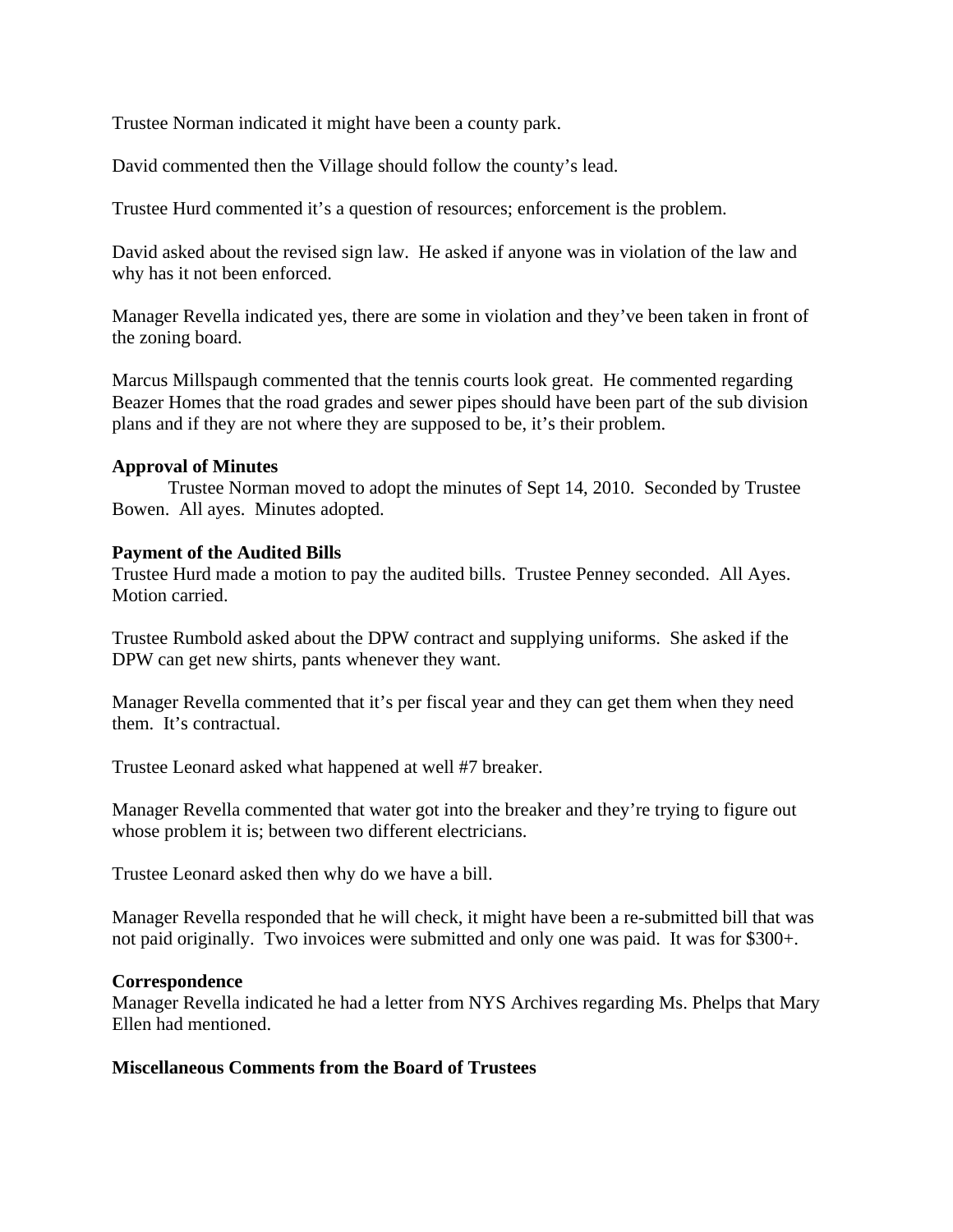Trustee Norman wanted to thank the Harvest Festival Committee. She also thanked Robbie Brown and Pat Glass and the recreation department on decorating the square by picking pumpkins to help save the Village money. She commented about Veterans Bridge and the flags.

Trustee Rumbold commented that she received a phone call regarding Facebook. Employees are posting things on facebook during the workday.

Manager Revella stated he could approach the employees and the employee can say they are on break and file a grievance.

Trustee Bowen commented that it can't be enforced if they're on facebook by cell phone.

Manager Revella commented that he believes Village computers are locked out of facebook and some other pages.

Trustee Rumbold asked how we know employees are on break, if they don't sign in or out.

Manager Revella indicated that with the police department the employees call in/out with dispatch. At DPW, they report to him when they are on break.

Trustee Leonard asked about the time clock getting fixed.

Manager Revella indicated the clock itself is ok, it's the programming that is not working. He commented that he's not sure it's worth the cost of getting it fixed, if it can't be used. He needs to find out if it's a negotiated item through the union. He believes it would be grieved.

Mayor Maher asked when negotiations start with CSEA.

Manager Revella stated we could start in February.

Trustee Penney asked about the political signs and their locations throughout the Village.

Mayor Maher indicated there have been several calls regarding the political signs on Veterans Bridge, McKinley Statue and a stop sign. He asked if there is anything in the Village code.

Manager Revella stated that permission must be granted to post a sign.

Mayor Maher asked if the Village building inspector can call as a courtesy and ask them to take them down.

Mary Ellen Matise commented that it's covered under First Ammendment protection and Freedom of Speech. They have to agree to move it.

Manager Revella stated you cannot post on signs, like a stop sign.